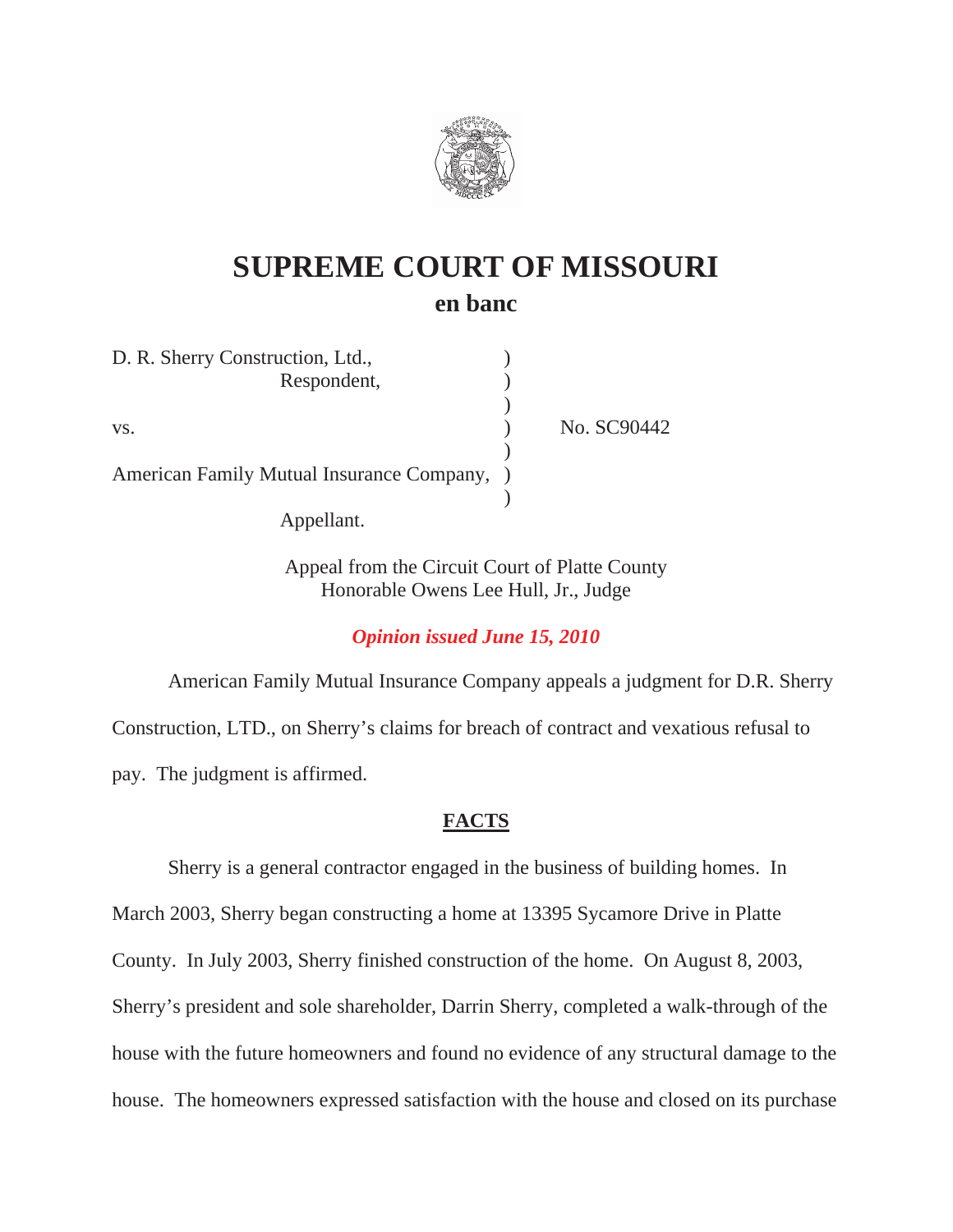on August 15, 2003. During this time, Sherry was insured under a commercial general liability policy issued by American Family.

 In April 2004, the homeowners notified Darrin Sherry that the foundation and drywall were cracking. Mr. Sherry inspected the house and confirmed existence of the cracks. In July 2004, the homeowners sent a letter notifying Sherry that there were numerous re-appearing and new cracks in the foundation of the house. The letter notified Sherry that the homeowners had hired a professional engineer to inspect the house and that he had determined that the structural problems with the house were happening because the house was out of level by as much as 8 inches. The letter led Mr. Sherry to conclude in July 2004 that there was a problem with the house. Mr. Sherry investigated the house further and determined that repeated exposure of the foundation to poor soil conditions caused structural damage to the home and resulted in the house being 8 inches out of level. The homeowners threatened to file suit and demanded that Sherry repurchase the house. In March 2005, Sherry entered into an agreement with the homeowners to repurchase the house for approximately \$265,000. Sherry then made a claim on the American Family insurance policy. American Family declined coverage.

 In November 2005, Sherry filed suit against American Family asserting claims of breach of contract and vexatious refusal to pay. Sherry alleged that it had been insured by American Family since 1991 but did not receive a complete copy of the policy until June 2005. Sherry alleged that it was insured under policy 24 X35041-17, which expired December 5, 2003. American Family asserted that Sherry cancelled the policy in September 2003. Although the full extent of the damage was not apparent until after the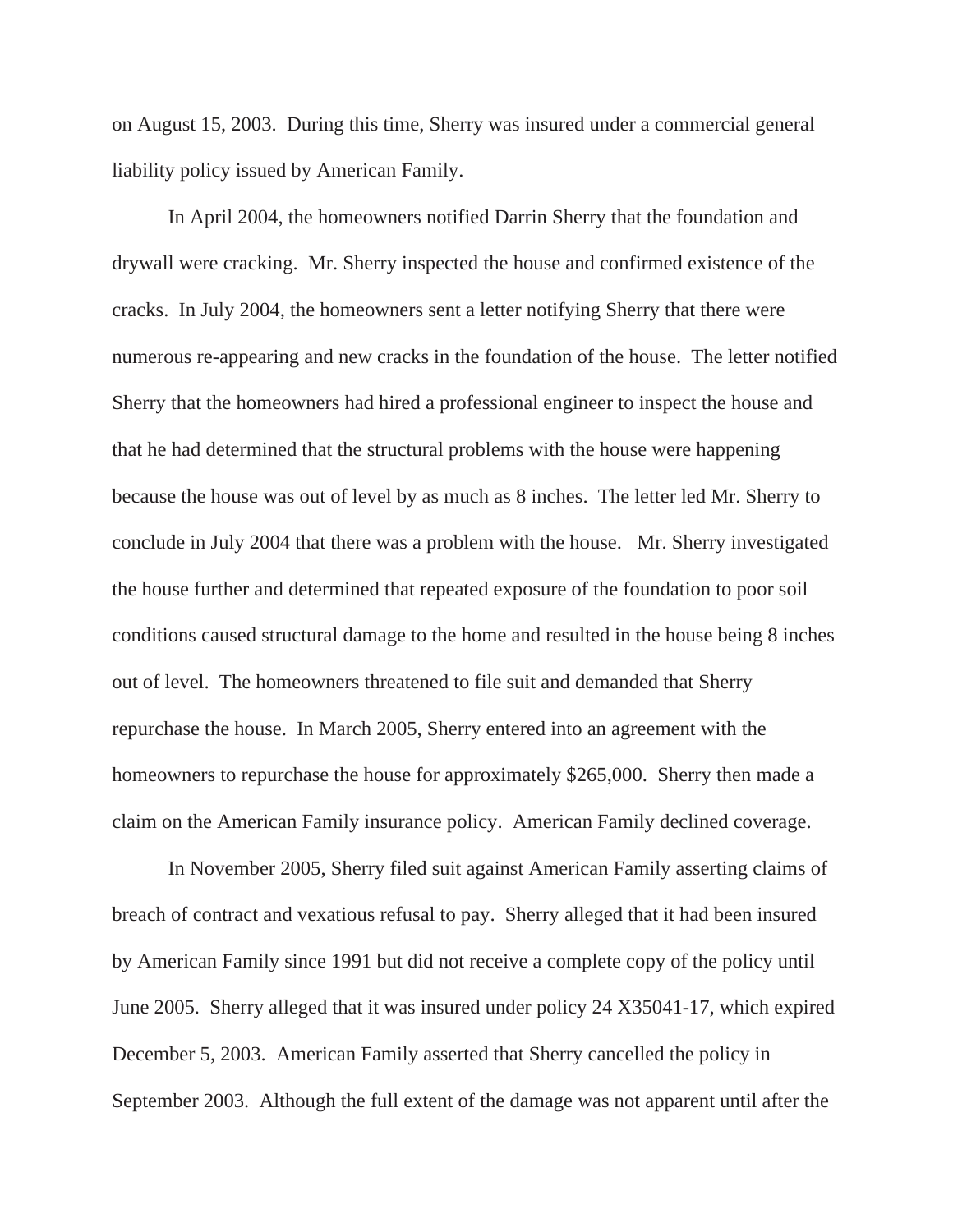policy had expired, Sherry alleged that the house's foundational problems began during the policy period and caused progressive damage that was not apparent until after expiration of the coverage period. Consequently, Sherry maintained that there was an insurable "occurrence" during the policy period.

The trial court did not determine, as a matter of law, the scope of the coverage provided by the American Family policy. Instead, the trial court submitted the case to the jury to determine whether the American Family policy covered the damages claimed by Sherry and, if so, whether Sherry proved those damages. The trial court entered judgment on the jury's verdict in favor of Sherry. American Family raises six points on appeal.

### **ANALYSIS**

#### I. Jury Instructions

American Family asserts that the jury instructions were improper because the court did not determine the scope of coverage provided by the insurance policy and, instead, submitted the issue of coverage to the jury.<sup>1</sup> As with any other contract, the interpretation of an insurance contract is generally a question of law, particularly in reference to the question of coverage. *H.K. Porter Co. v. Transit Cas. Co*., 215 S.W.3d 134, 140-41 (Mo. App. 2006). The issue of coverage becomes a jury question only when the court determines that the contract is ambiguous and that there exists a genuine factual

<sup>&</sup>lt;sup>1</sup> American Family's claims of instructional error are contained in Points I and III of its brief.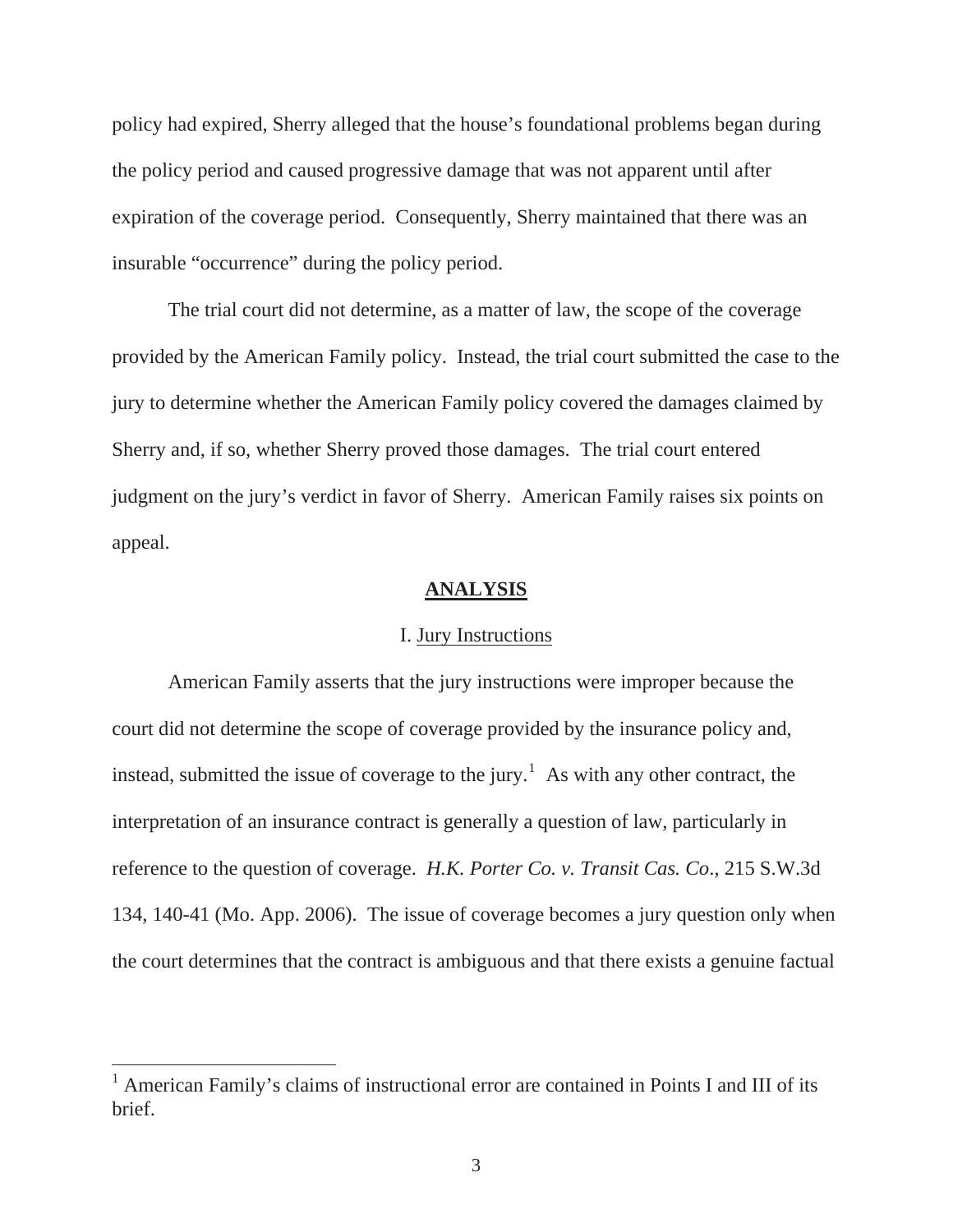dispute regarding the intent of the parties. *See Graham v. Goodman*, 850 S.W.2d 351, 354 (Mo. banc 1993).

The trial court instructed the jury pursuant to MAI 26.06, which is the proper instruction when there is a genuine dispute as to what agreement was made and whether that agreement was breached. *See Porta-Fab Corp. v. Young Sales Corp*., 943 S.W.2d 686, 689 (Mo. App. 1997). In pertinent part, the trial court instructed the jury as follows:

Your verdict must be for the plaintiff if you believe:

First, that there is damage to a residence located at 13395 Sycamore Dr. and *the cause of the damage thereto is specifically covered in plaintiff's insurance contract with defendant*, and

Second, plaintiff performed his agreement, and

Third, defendant failed to perform his agreement, and

Fourth, plaintiff was thereby damaged.

(Emphasis added.)

As American Family notes, the emphasized language requires the jury to determine whether Sherry's property damage claim falls within the scope of coverage provided by the insurance policy. Sherry does not dispute that the instructions require the jury to make a determination as to coverage and does not argue that the language of the policy is ambiguous. Instead, Sherry asserts that it never was provided a complete copy of the insurance policy and that documents sent by American Family to Sherry reflect substantial confusion as to the terms of coverage. As such, Sherry maintains that the very terms of coverage are uncertain and that this presents a factual question regarding the parties' intent that properly was resolved by the jury.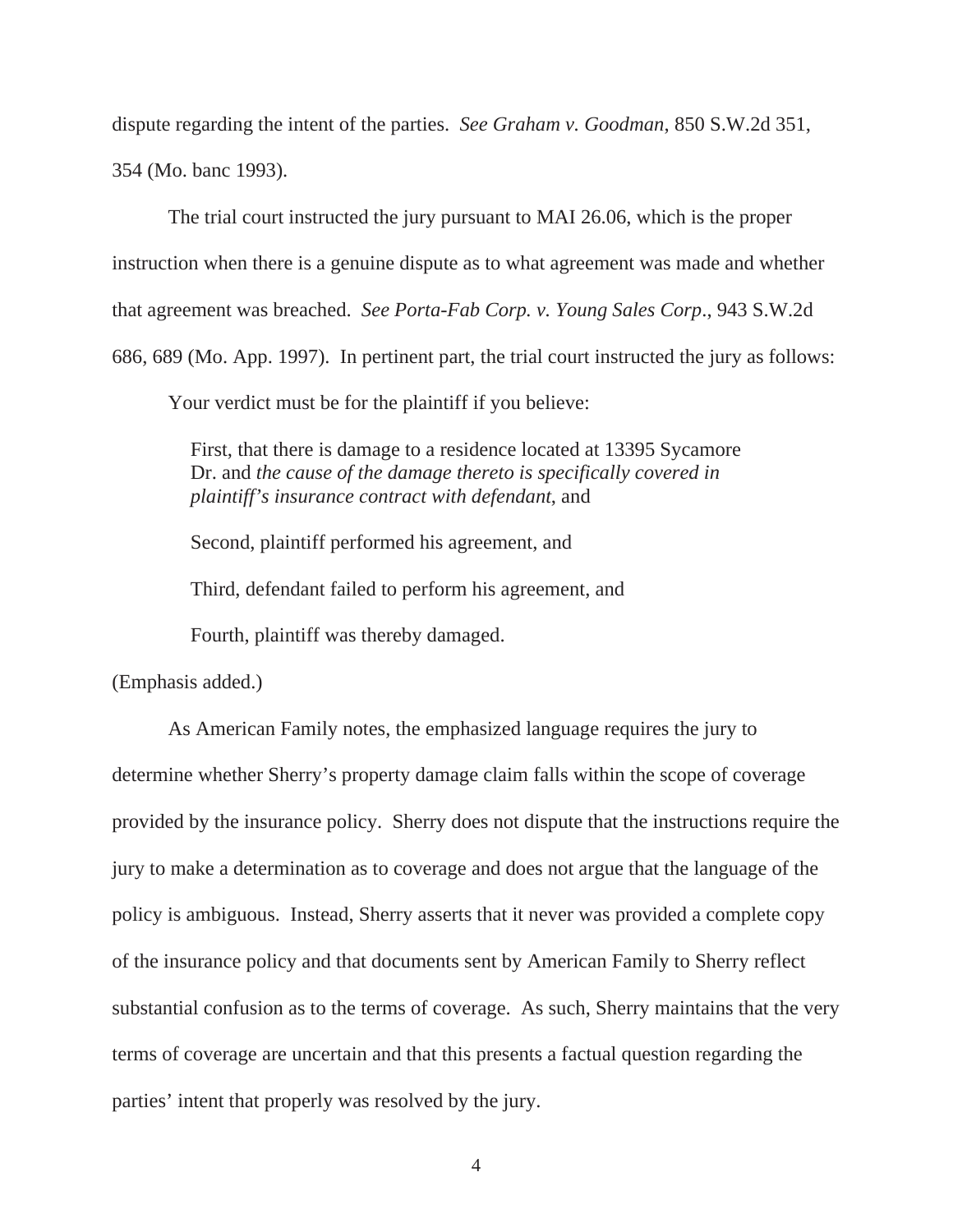The record does not support Sherry's claim of ambiguity. In its petition, Sherry alleged that it was insured by American Family pursuant to policy 24 X35041-17. Likewise, when American Family filed its motion for summary judgment, Sherry asserted in its cross-motion for summary judgment that it was covered by policy 24 X35041-17 and attached a copy of the policy to its motion. The facts set forth in American Family's motion for summary judgment, including the factual allegation that policy 24 X35041-17 is the applicable policy, are taken as true unless contradicted by the Sherry's response to the motion. *See ITT Commercial Fin. Corp. v. Mid-Am. Marine Supply Corp*., 854 S.W.2d 371, 376 (Mo. banc 1993). Therefore, from the initial pleadings in the case and continuing through the summary judgment litigation, Sherry and American Family relied on the same policy, which, in pertinent part, provides the following terms of coverage:

> a. We will pay those sums that the insured becomes legally obligated to pay as damages because of "bodily injury" or "property damage" to which this insurance applies ....

 b. This insurance applies to "bodily injury" and "property damage" only if:

 (1) This "bodily injury" or"'property damage" is caused by an "occurrence" that takes place in the "coverage territory"; and

 (2) The "bodily injury" or "property damage" occurs during the policy period.

The trial court did not determine, as a matter of law, whether the policy would provide coverage if Sherry proved its allegation of progressive damage. Instead, the instructions in this case required the jury to make the legal determination of whether "the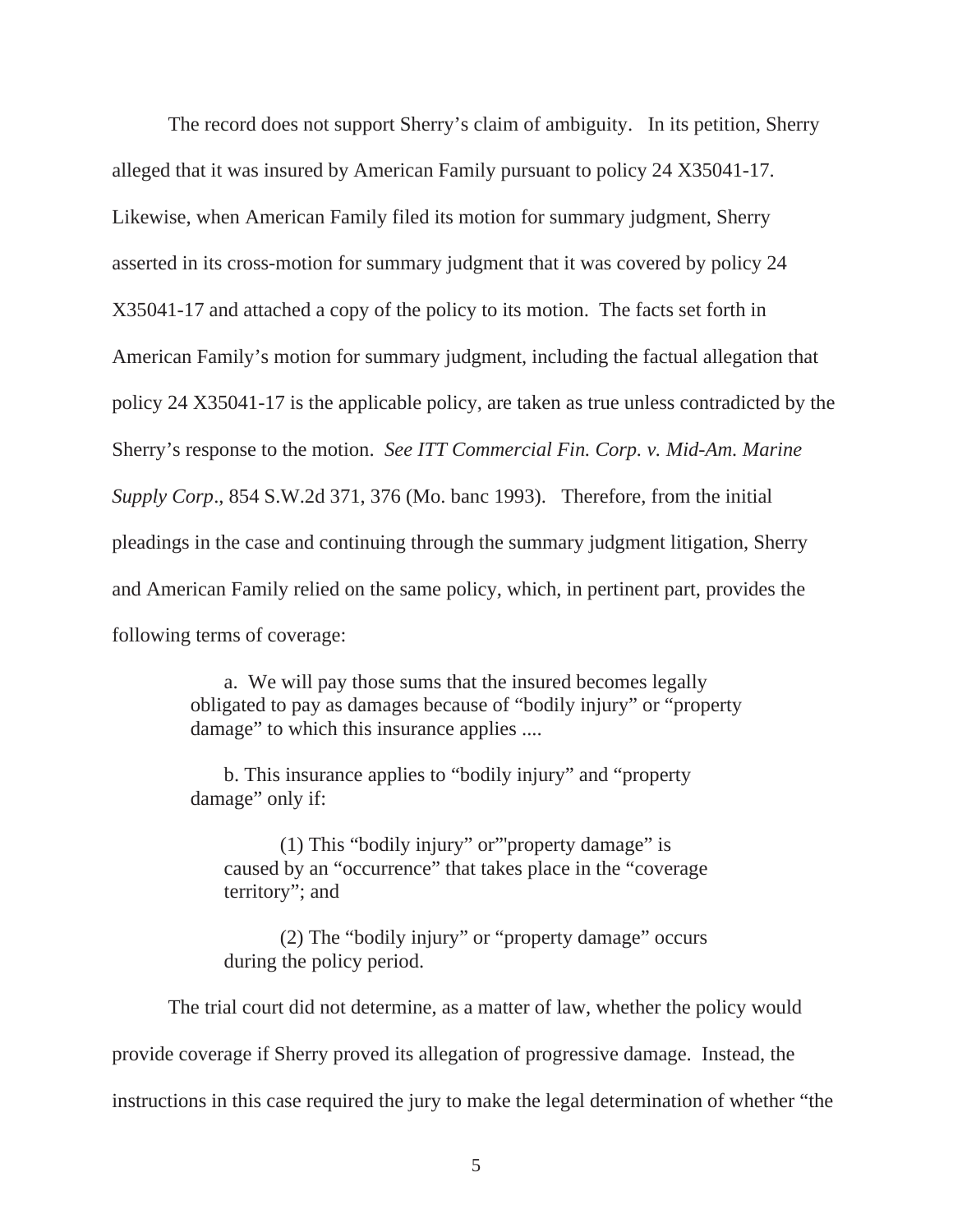cause of the damage … is specifically covered in plaintiff's insurance contract with defendant." The trial court commits error when the question of coverage improperly is submitted to the jury. *Opies Milk Haulers v. Twin City Fire Ins.*, 755 S.W.2d 300, 302 (Mo. App.1988); *Busch & Latta Painting Corporation v. State Highway Commission of Missouri*, 597 S.W.2d 189, 198 (Mo. App.1980).

Although the trial court erred in submitting the question of coverage to the jury, it does not necessarily follow that the error requires reversal. Reversal for instructional error is appropriate when the instruction misdirected, misled or confused the jury and resulted in prejudice. *Edgerton v. Morrison*, 280 S.W.3d 62, 66 (Mo. banc 2009). Prejudicial error is an error that materially affected the merits and outcome of the case. *Hill v. Hyde*, 14 S.W.3d 294, 296 (Mo. App. 2000). As discussed below, American Family was not prejudiced because the policy covers Sherry's claim of progressive damage as a matter of law and there was substantial evidence to support Sherry's claim.

#### II. Progressive Damage

American Family claims that the trial court erred in overruling its motion for directed verdict at the close of all the evidence because Sherry failed to present evidence to support each element of its breach of contract claim.<sup>2</sup> To make a submissible case for its breach of contract claim, Sherry was required to present evidence from which the jury could have a reasonable basis for finding that (1) there was a contract between Sherry and American Family that included certain rights and obligations between the parties, (2) American Family breached its obligation under the contract, and (3) American Family's

<sup>&</sup>lt;sup>2</sup> This discussion relates to Point II and Point V of American Family's appeal.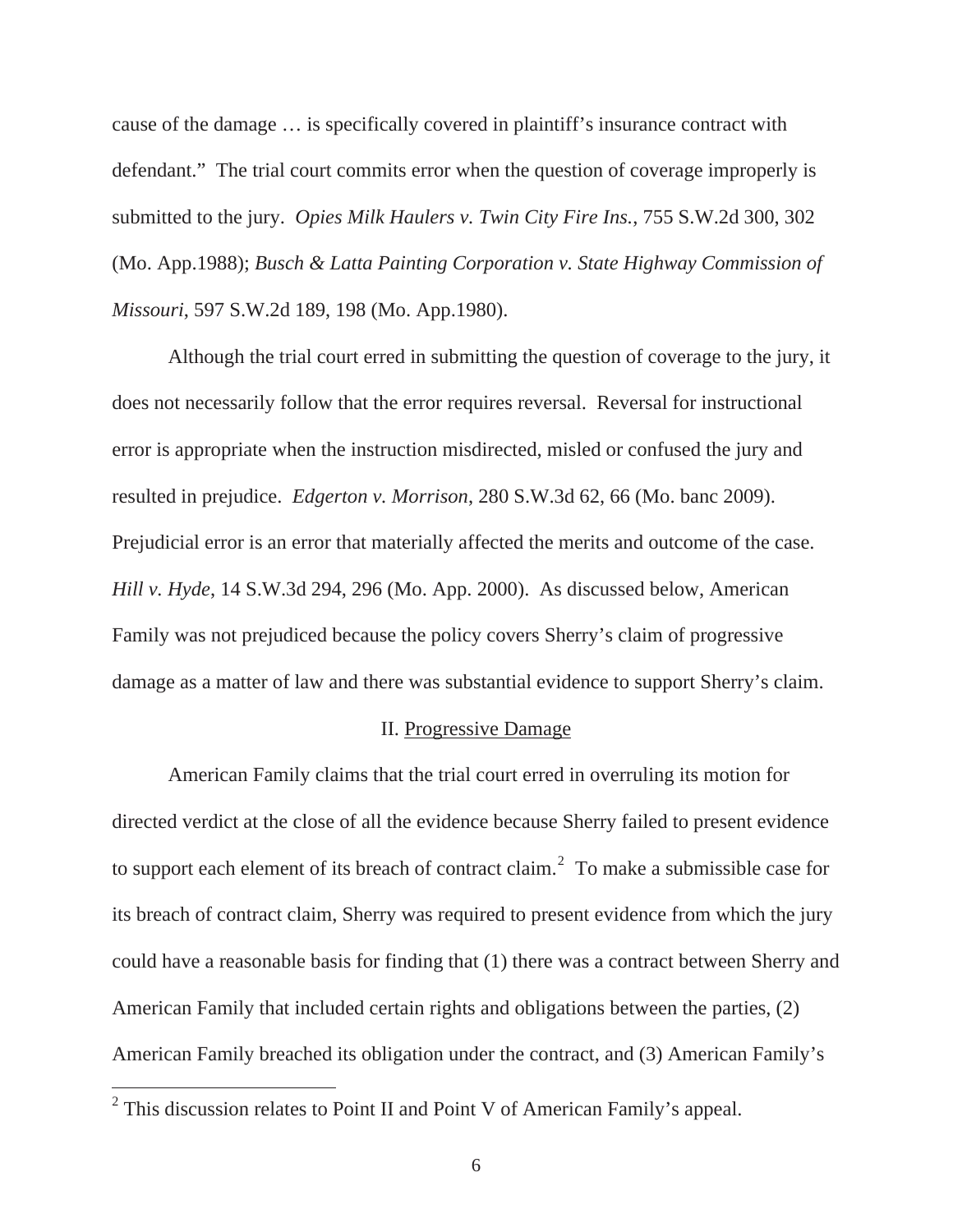breach damaged Sherry. *Teets v. Am. Family Mut. Ins. Co*., 272 S.W.3d 455, 461 (Mo. App. 2008). In reviewing whether the plaintiff made a submissible case, an appellate court views the evidence in a light most favorable to the plaintiff and gives the plaintiff the benefit of all reasonable inferences while disregarding all contrary evidence and inferences. *Id*. Whether the plaintiff made a submissible case is a question of law subject to de novo review. *Id*.

 Under the terms of the American Family policy, Sherry is entitled to coverage if Sherry is "legally obligated" to pay damages because of property damage caused by an "occurrence" that happened during the policy period. The central issue in this case is whether Sherry's damages claim arose during the policy period. Sherry's insurance policy's declaration page states that the policy period began December 5, 2002. At trial, the parties disputed the end date of the policy. American Family contended that Sherry canceled the policy in September 2003, while Sherry maintained that it did not cancel the policy and that the policy ended December 5, 2003, which is the end date on the policy's declaration page. The standard of review requires an appellate court to view the evidence in the light most favorable to the judgment, so it is assumed that the policy ended December 5, 2003. As such, to carry its burden at trial, Sherry was required to present evidence that the property damage occurred between December 5, 2002, and December 5, 2003.

 Sherry argues that there is coverage because the damage began during the policy period and was progressive from that point forward. Sherry's progressive damage theory was premised on allegations that unanticipated and repeated exposure to poor soil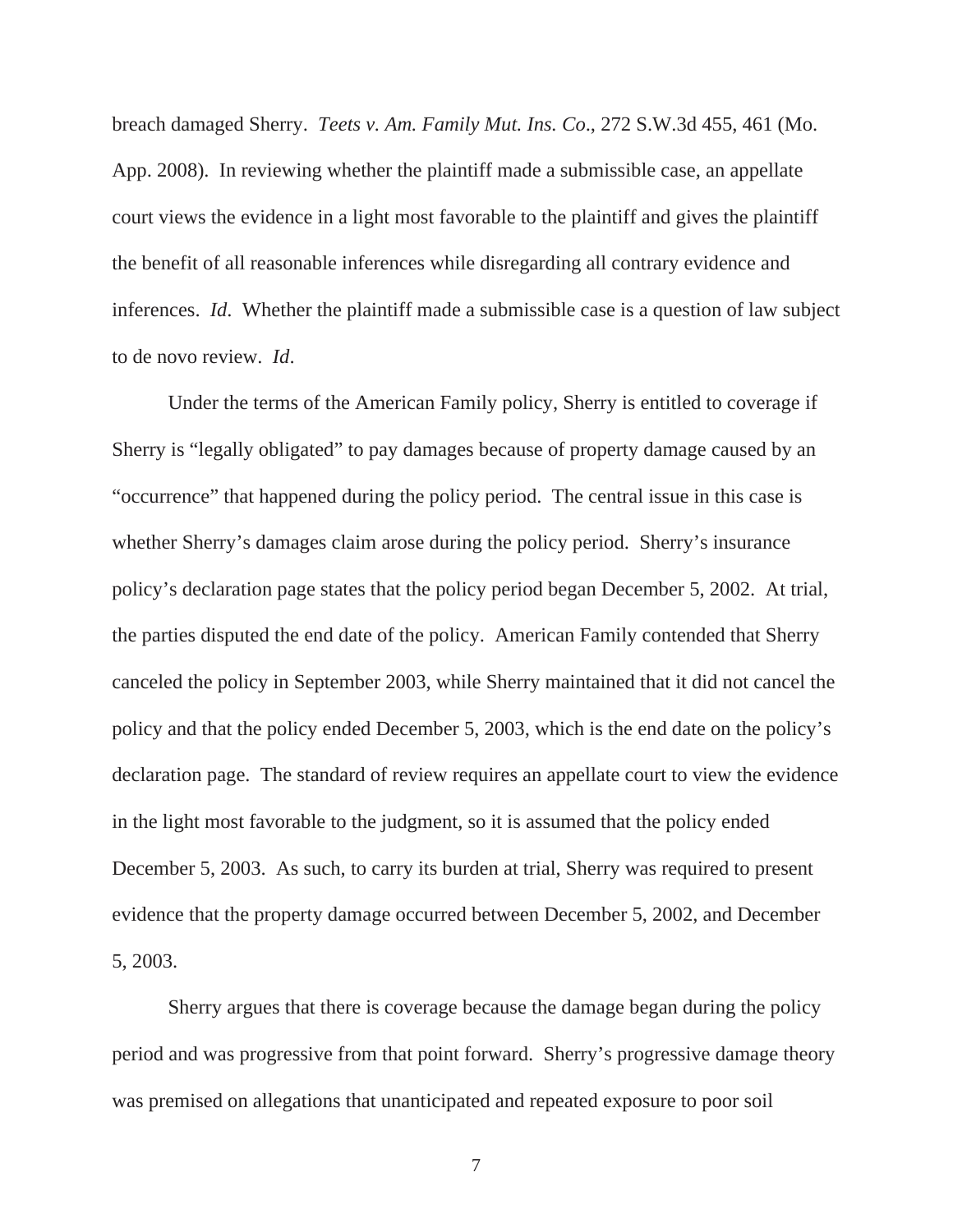conditions under the house, beginning during the policy period, caused the house to settle out of level, which caused property damage to the house's foundation. American Family argues that there is no coverage because the damage was not detected and confirmed by Sherry until July 2004. The question is whether the "occurrence" triggering coverage under the American Family policy was the poor soil condition and ensuing progressive damage or the eventual detection and confirmation of the property damage caused by those poor soil conditions.

American Family asserts that an "occurrence" under its policy is tantamount to an "accident." Sherry does not dispute this assertion and notes that a number of cases have defined an "occurrence" as an "accident." *See American States Ins. Co. v. Mathis*, 974 S.W.2d 647, 650 (Mo. App. 1998). The determinative inquiry into whether there was an "occurrence" or "accident" is whether the insured foresaw or expected the injury or damages. *Columbia Mut. Ins. Co. v. Epstein*, 239 S.W.3d 667, 672 (Mo. App. 2007). While an "accident" does not include expected or foreseeable damage, it is also true that an "accident is not necessarily a sudden event; it may be the result of a process." *Id.* This principle is illustrated in *Scottsdale Insurance Co. v. Ratliff*, 27 S.W.2d 531 (Mo. App. 1996). In *Scottsdale,* the plaintiff was insured under an occurrence-type commercial policy similar to the American Family policy at issue in this case. The plaintiff alleged that a pest control company negligently failed to detect a termite infestation. *Id.* at 534*.* The damage was not detected until structural problems arose after the insurance policy had expired. The plaintiff alleged that the termites were present during the alleged negligent inspection and that the termites continued to damage the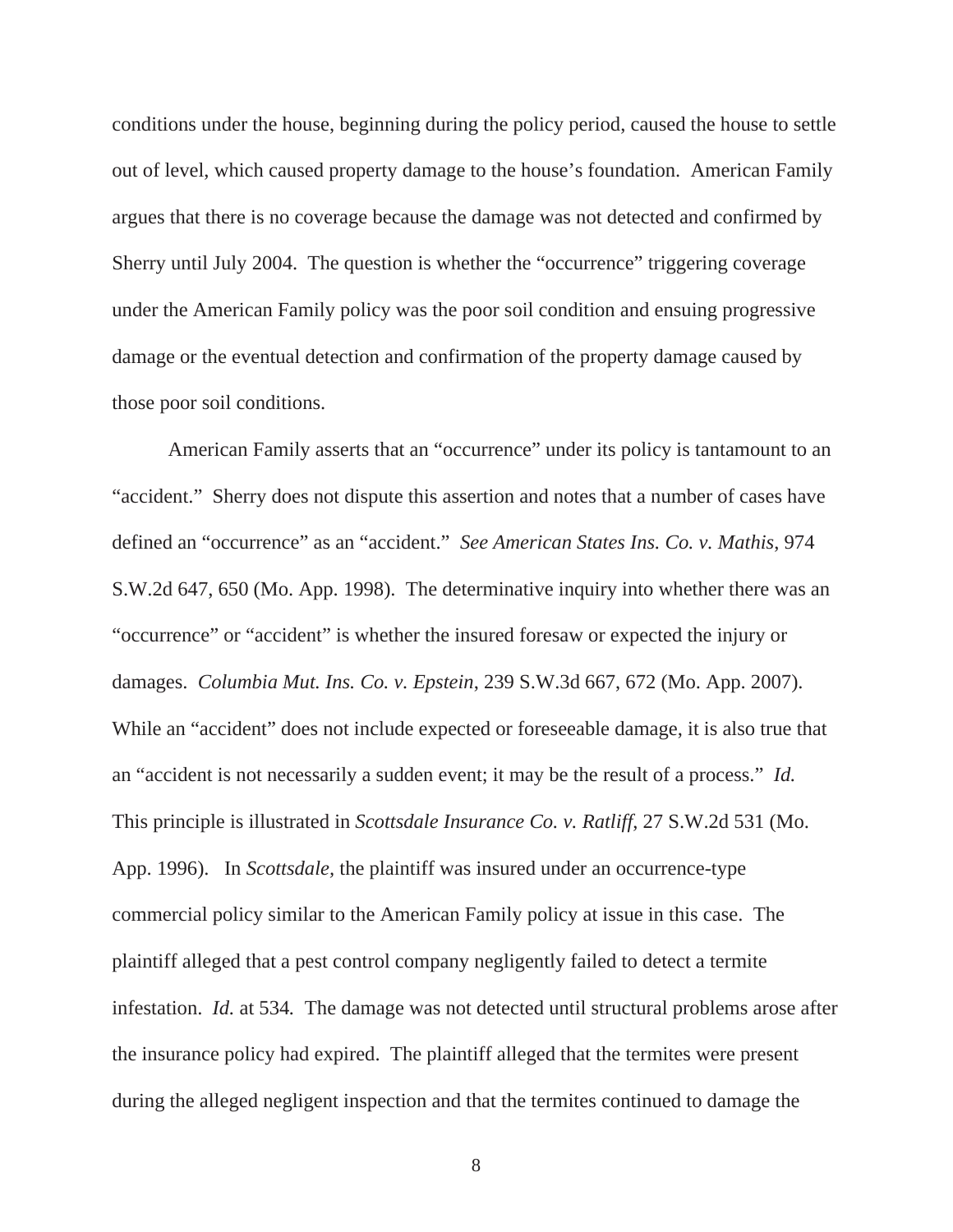house progressively. The court of appeals held that the insurer had a duty to defend the pest control company because, if true, these facts would constitute an "occurrence" under the policy. Rather than restricting coverage only to the period of time after the plaintiff had discovered the damage, the injury was a continuing one, beginning at the time of the negligent inspection and continuing until discovery. *Id*.

Similarly, in *Stark Liquidation v. Florists Mut. Ins. Co.,* 243 S.W.3d 385 (Mo. App. 2007), the plaintiff filed suit alleging that the defendant sold fruit trees infected with a disease that prevented the trees from bearing fruit and that the disease then spread to the remainder of the fruit crop. *Id.* at 394. The defendant's liability insurer claimed that the property damage did not occur within the policy period because the farmer and merchant did not discover that the bacterial disease was present until several years after the policy expired. *Id.* at 393. Nonetheless, the court of appeals held that because the evidence showed that the bacterial infection was present from the moment the trees were delivered, the occurrence of the injury was within the policy period. *Id.* at 394.

*Scottsdale* and *Stark* establish the proposition that an occurrence-type policy, such as the American Family policy at issue in this case, covers cases of progressive injury where the cause of the damage is present during the policy period but the damage is not apparent until after the policy period. Although the jury improperly was called to determine the legal issue of coverage, American Family was not prejudiced because, as a matter of law, the policy covers the type of claim made by Sherry in this case.

 The issue then becomes whether Sherry presented sufficient evidence to establish an "occurrence" during the policy period. The evidence presented by Sherry in this case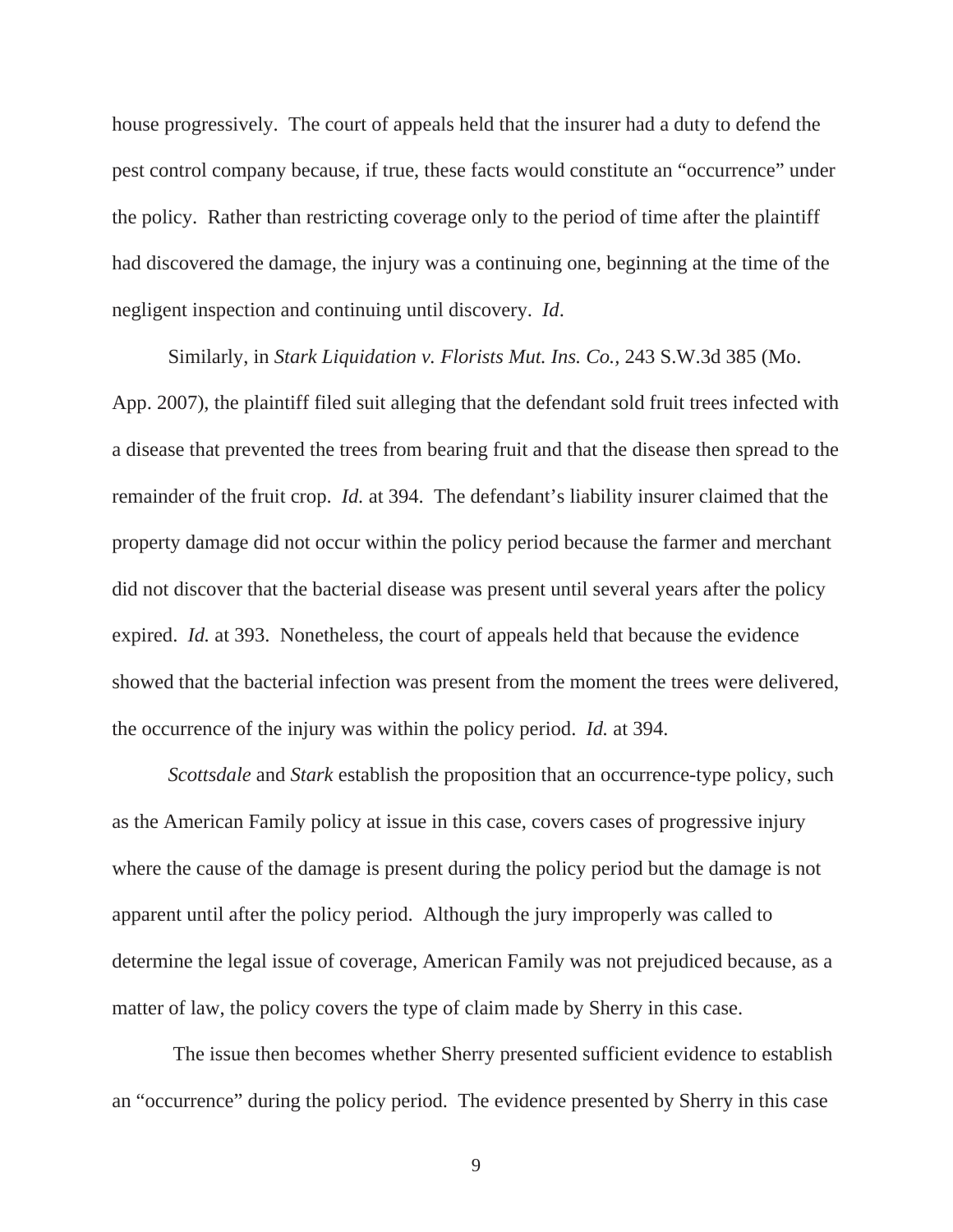is analogous to *Scottsdale* and *Stark.* In both cases, the cause of the damage was present during the coverage period but was not apparent at that time. Similarly, Sherry introduced evidence showing that the home inadvertently was constructed on soil that was incapable of providing adequate support and that, as a result of this unforeseeable circumstance, the home progressively was damaged to the point of being uninhabitable. Sherry testified that his company did not foresee that the home would suffer irreparable damage from settlement. Sherry admitted that he knew the home was built on fill dirt but testified that the home was equipped with foundation piers designed to provide further stabilization and that the house passed all county inspections. Viewed in the light most favorable to the verdict, there is evidence to support Sherry's claim that the cause of the damage commenced during the policy period and, therefore, constituted an insurable "occurrence."

Finally, American Family argues that even if Sherry's progressive damage theory is valid and supported by evidence, there is no coverage because Sherry was not "legally obligated" to repurchase the home. After American Family informed Sherry that it would not undertake further investigation the claim until the homeowners filed a lawsuit, Sherry repurchased the home pursuant to a settlement agreement. A settlement agreement is a contract that creates legally enforceable obligations. Because of the settlement agreement, Sherry legally was obligated to pay damages to the homeowners. American Family's argument that Sherry was not legally obligated to pay damages is without merit.

Sherry made a submissible case of breach of contract by introducing evidence that there was a contract between Sherry and American Family, that American Family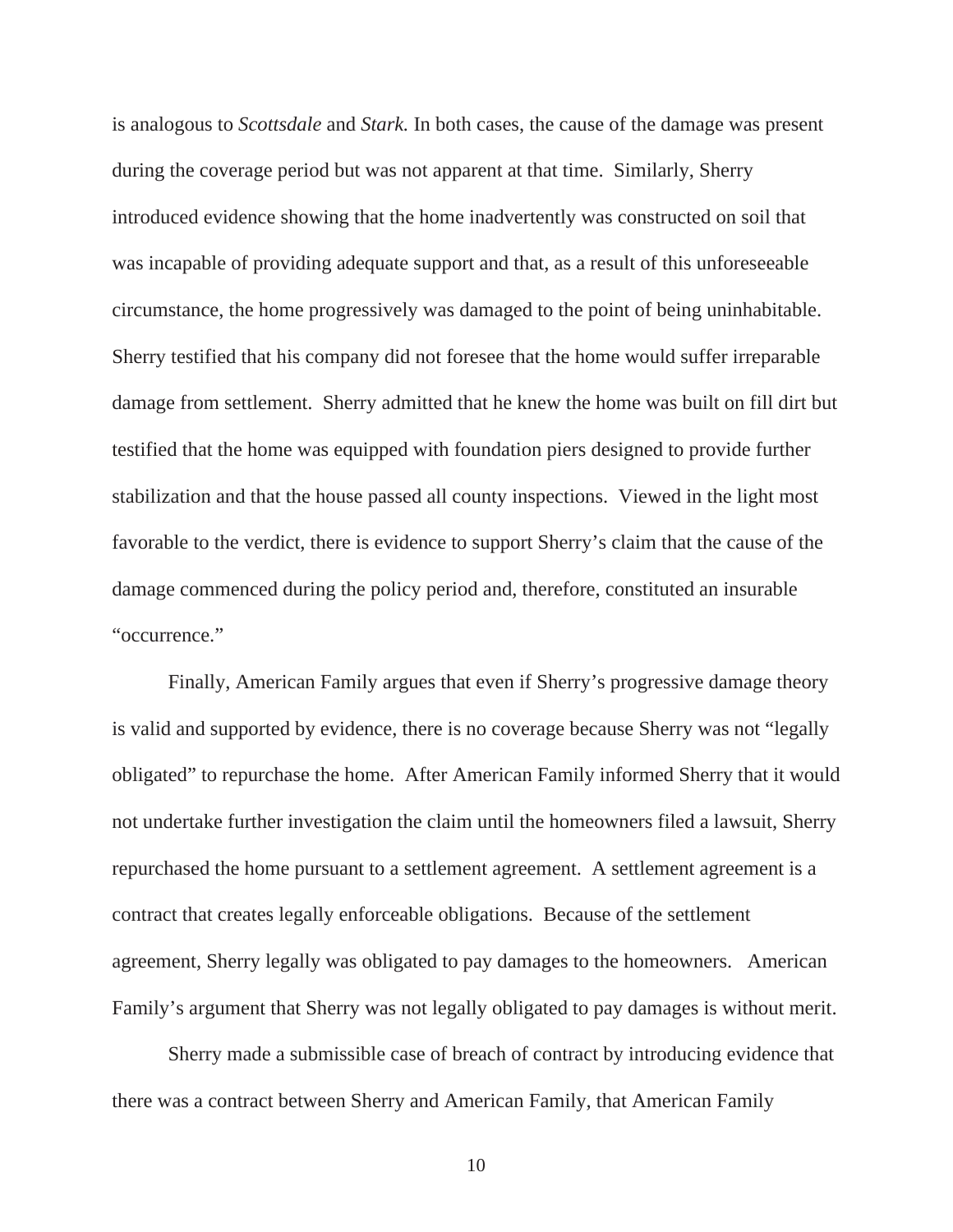breached its obligation under the contract, and that American Family's breach damaged Sherry. The trial court did not err in overruling American Family's motions for directed verdict and judgment notwithstanding the verdict on Sherry's claims for breach of contract.

#### III. Expert Witness

 In its fourth point, American Family asserts that the trial court erred in admitting into evidence as Plaintiff's Exhibit 1 a report by engineer Ken Sidorowicz. American Family contends that Exhibit 1 should not have been admitted because the court previously had determined that Sherry failed to establish Mr. Sidorowicz's credentials as an expert. This point fails because American Family waived its objection to the admission of Exhibit 1. Sherry proffered the exhibit during the direct examination of Mr. Sherry, and American Family's counsel stated there was no objection:

> Q: [Sherry's attorney] I'm going to show you what's been previously marked as Plaintiff's Exhibit No. 1. Can you identify that, please?

A: [Mr. Sherry] This is a Foundation Evaluation done on my behalf by the engineer Ken Sidorowicz.

SHERRY'S ATTORNEY: Offer Plaintiff's 1.

AMERICAN FAMILY'S ATTORNEY: *I have no objection, Your Honor.*

THE COURT: One is admitted.

(Emphasis added.)

An announcement of "no objection" when evidence is sought to be admitted waives appellate review. *McCormack v. Capital* Elec. Constr. Co., Inc., 159 S.W.3d 387,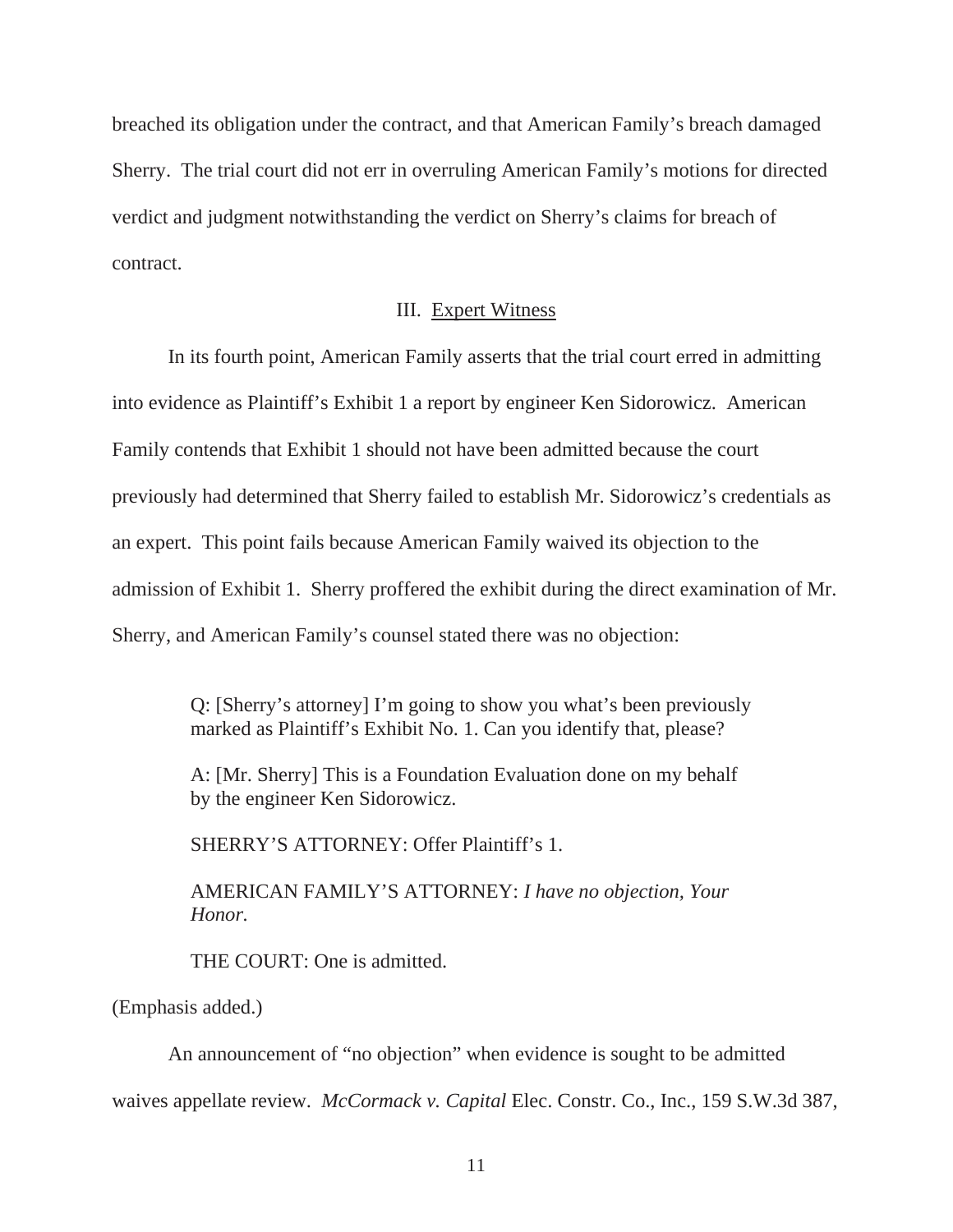398 (Mo. App. 2004). Consequently, American Family has preserved no argument on appeal regarding the admission of Exhibit 1.

#### IV. Vexatious Refusal to Pay

 In its final point, American Family asserts that the trial court erred in overruling its motion for judgment notwithstanding the verdict because there was no substantial evidence to support the jury's verdict awarding Sherry attorney's fees for vexatious refusal to pay. Review of this claim requires this Court to accept as true the evidence and reasonable inferences therefrom in a light most favorable to the prevailing party and to disregard contradictory evidence. *Georgescu v. K-Mart Corp.*, 813 S.W.2d 298, 299 (Mo. banc 1991).

 A claim of vexatious refusal to pay requires proof (1) of an insurance policy, (2) of the insurer's refusal to pay and (3) that the insurer's refusal was without reasonable cause or excuse. *Dhyne v. State Farm Fire & Cas. Co*., 188 S.W.3d 454, 456-57 (Mo. banc 2006). There is no dispute that Sherry was insured by American Family or that American Family did not pay Sherry's claim. The dispute centers on the third element.

 Viewed in the light most favorable to the jury's verdict, the evidence showed that American Family refused to pay Sherry's claim without reasonable cause or excuse. Sherry notified American Family of the property damage as early as July 2004. American Family took no steps to investigate Sherry's claim until it assigned an adjuster to the claim in July 2005. There was also evidence that American Family told Sherry that it would not investigate further until the homeowners filed a lawsuit. The evidence of American Family's delay and then refusal to investigate Sherry's claim provided the jury